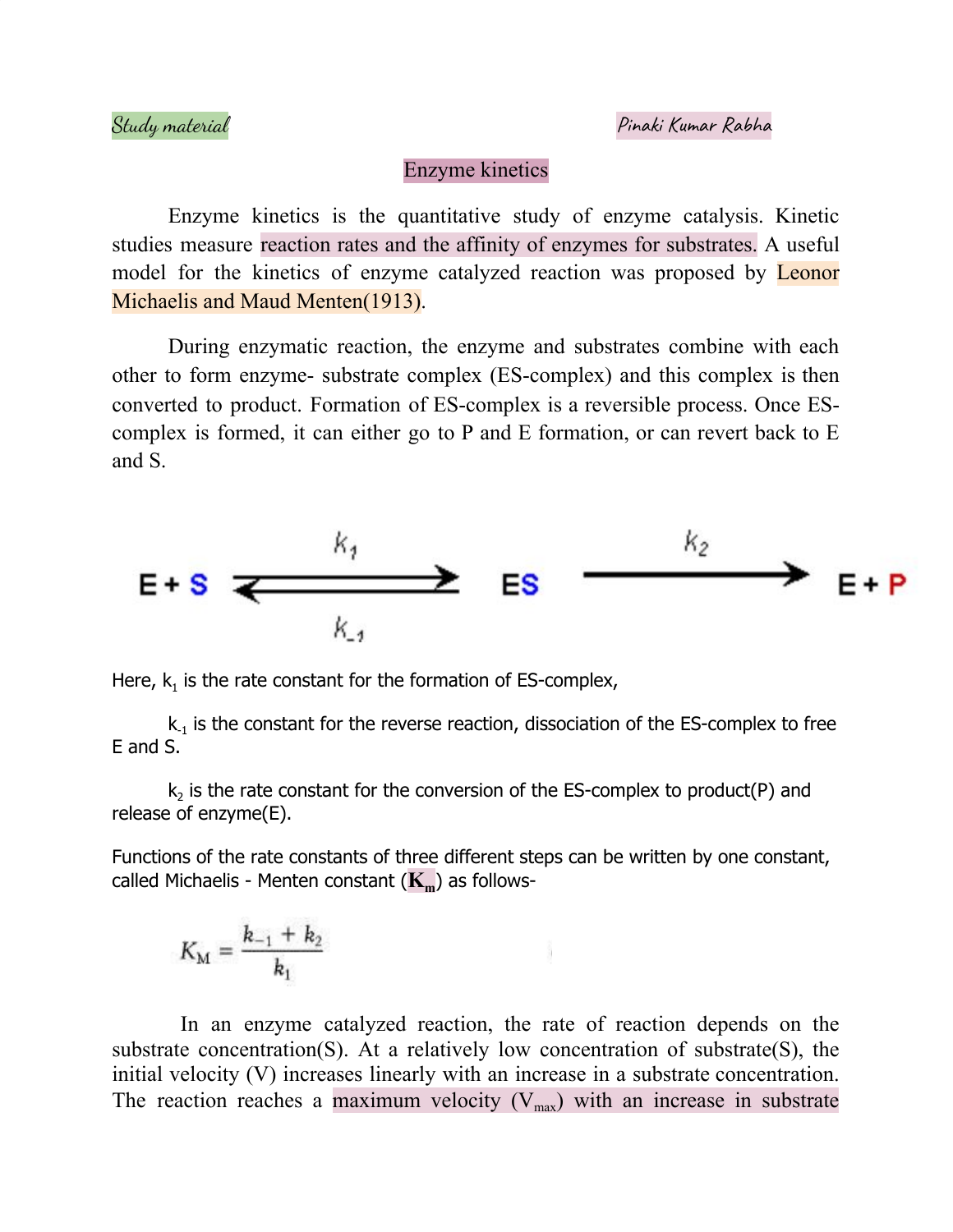concentration. It does not increase further by increasing concentration of substrate. **Michaelis - Menten constant (Km) is defined as the substrate concentration to produce half- maximum velocity in an enzyme catalysed reaction.**

Michaelis and Menten derived an equation from examining the effect of substrate concentration for Michaelis constant. This constant was dependent on substrate concentration (S), initial (v) and maximum rate  $(V_{max})$  of the enzymatic reaction. Accordingly,

$$
v = \frac{V_{max}[\mathbf{S}]}{K_m + [\mathbf{S}]}
$$

Here, v-measured velocity

 $V_{\text{max}}$ -maximum velocity

S- Substrate concentration

 $K<sub>m</sub>$ - Michaelis constant

This equation describes how the initial rate of reaction is affected by the initial substrate concentration, [S].

When a graph of substrate concentration against rate of reaction is plotted, the initial rate of reaction increases rapidly in a linear fashion as substrate concentration increases. Rate then plateaus and increasing substrate concentration has no effect on reaction velocity as all enzyme active sites are saturated with substrate . This plot of rate of reaction against substrate concentration has the shape of a rectangular hyperbola.